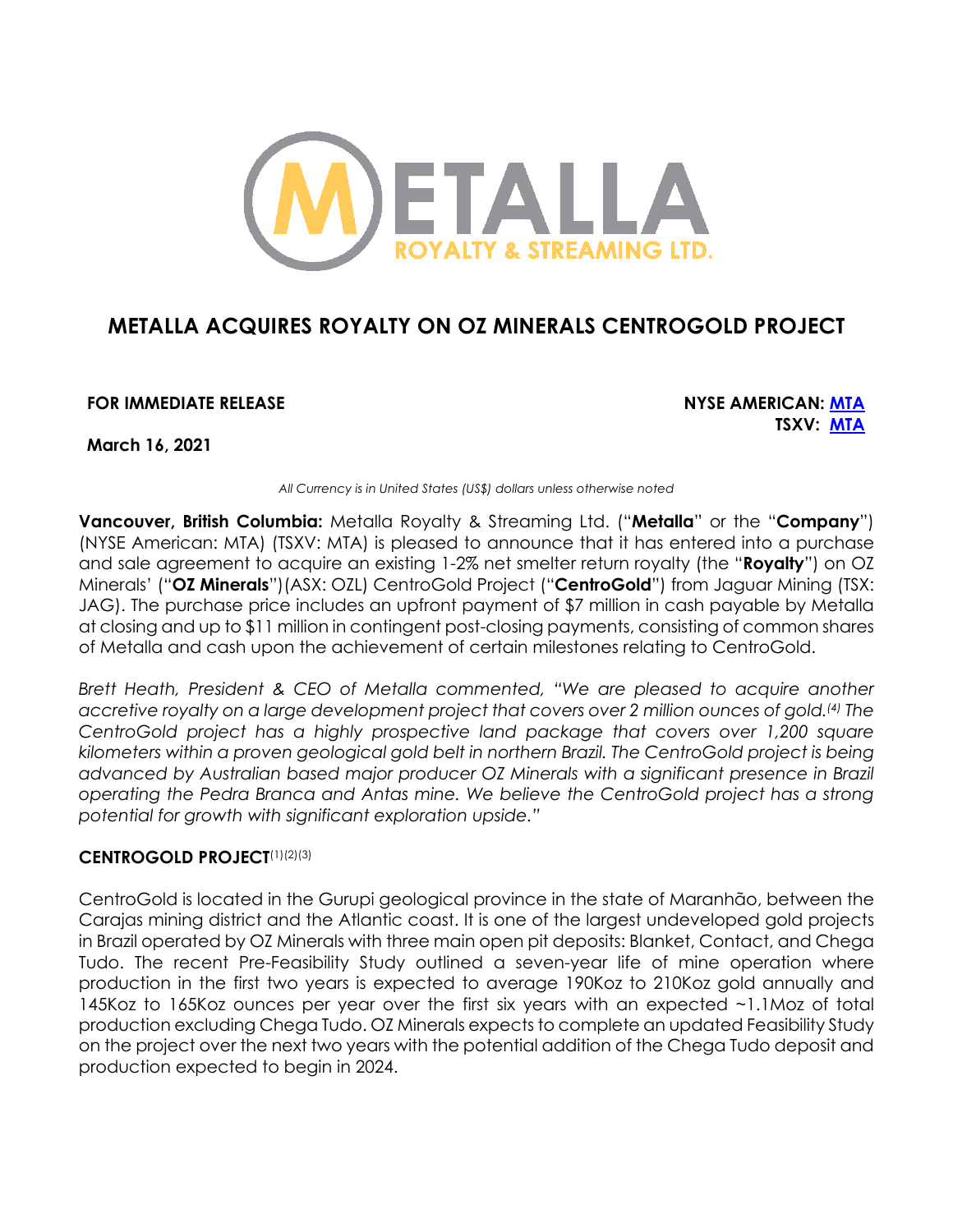| <b>Reserve &amp; Resource Estimate</b> |               |                         |       |  |
|----------------------------------------|---------------|-------------------------|-------|--|
|                                        | <b>Tonnes</b> | Gold                    |       |  |
|                                        | (000's)       | $\mathsf{Q}/\mathsf{t}$ | (Koz) |  |
| <b>Proven &amp; Probable Reserves</b>  | 20,000        | 1.7                     | 1.100 |  |
| Indicated Resources                    | 21,000        | 1.9                     | 1,300 |  |
| <b>Inferred Resources</b>              | 7,300         | 1.8                     | 410   |  |
| <b>Total Resources</b>                 | 28,300        | 1.9                     | 1.700 |  |

# **CentroGold Blanket & Contact Reserve & Resource Estimate** (1)(2)(3)(5)(6)(7)

The CentroGold Contact and Blanket deposits remain open at depth and the expansive land package presents a great deal of exploration potential including eight identified targets that may yield complimentary satellite deposits. The current mine plan does not include the Chega Tudo deposit, approximately eight kilometers to the west of the Contact & Blanket deposits. Chega Tudo is the third near surface deposit which provides near-term potential to extend the mine plan or to expand the production profile at CentroGold. Recent work on the CentroGold project included progression of permitting and environmental licensing with regional exploration efforts focused on trenching and sampling the eight other known targets in the CentroGold land package, specifically Mandiocal and Sequeiro. In 2021, Oz Minerals expects to continue permitting and environmental licensing efforts and begin an expanded drill program on the CentroGold project and several exploration targets including an update to the Mineral Resource and Ore Reserve estimate.

## **CentroGold Chega Tudo Resource Estimate** (1)(2)(3)(4)(5)(6)(7)

| <b>Resource Estimate</b>  |               |      |       |  |  |
|---------------------------|---------------|------|-------|--|--|
|                           | <b>Tonnes</b> | Gold |       |  |  |
|                           | (000's)       | g/t  | (Koz) |  |  |
| Indicated Resources       | 8,200         | 1.6  | 425   |  |  |
| <b>Inferred Resources</b> | 3,100         | 1.5  | 152   |  |  |
| <b>Total Resources</b>    | 11,300        | 1.6  | 577   |  |  |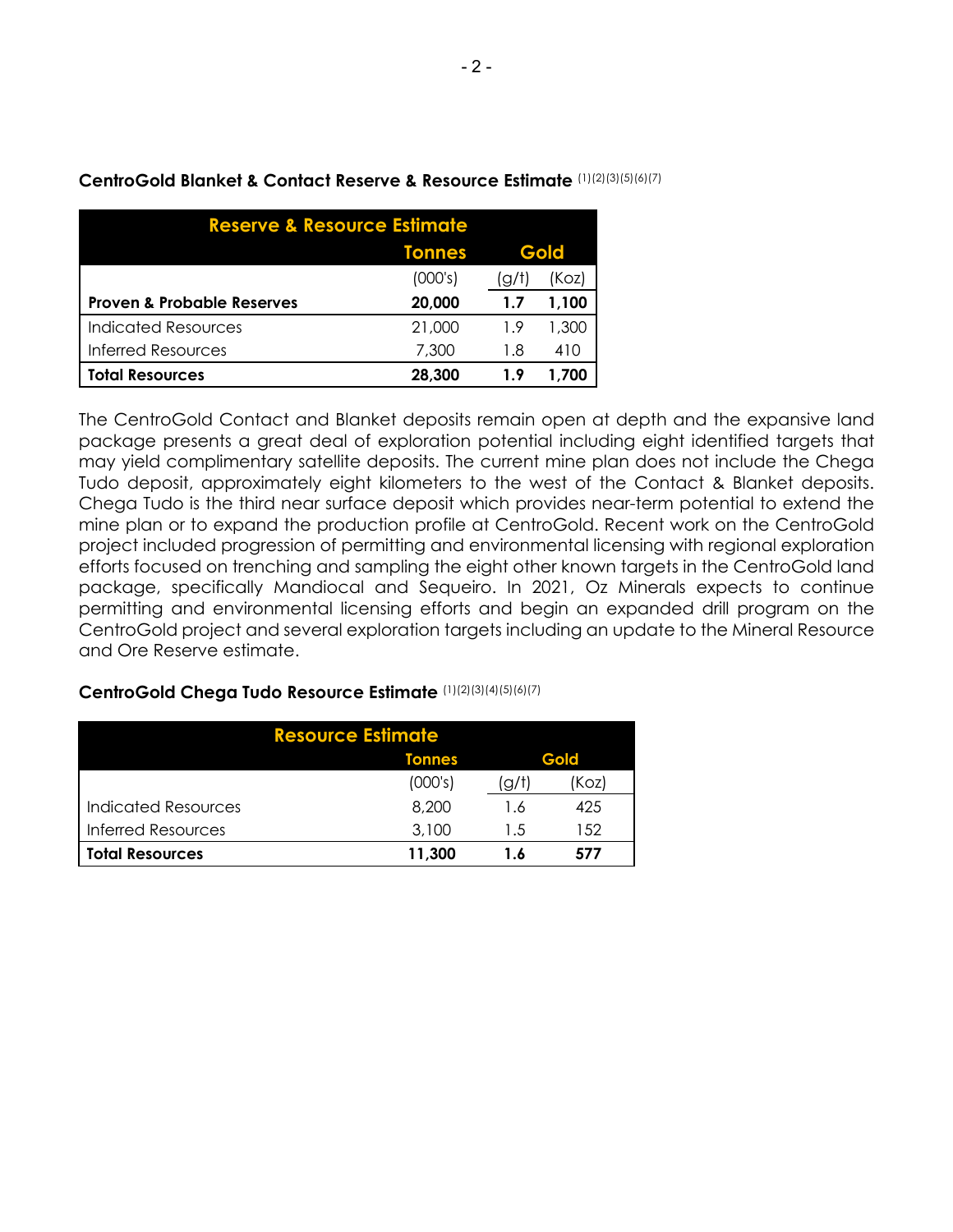**ROYALTY MAP**(1)



The royalty property covers the bulk of the CentroGold project with more than 120,000 hectares of the land package surrounding the deposits which includes several prospects.

#### **TRANSACTION STRUCTURE**

The Royalty is a 1% NSR on the first 500Koz of gold production, 2% NSR on the next 1Moz of gold production, and reverts to a 1% NSR royalty on gold production thereafter in perpetuity.

Metalla has agreed to acquire the Royalty from Jaguar for a total purchase price of up to \$18 million upon achievement of two milestones relating to the CentroGold project. Metalla will satisfy the upfront payment of \$7 million in cash upon closing.

The first milestone will be triggered upon grant of all project licenses, the lifting or extinguishment of the injunction imposed on the CentoGold project with no pending appeals and, if necessary, the completion of any and all community relocations. The first milestone payment will be satisfied by Metalla issuing common shares with a value of \$7 million priced at the fifteen (15) trading day volume-weighted average price on the NYSE American on a date that is within 120 days following completion of the trigger.

The second milestone will be triggered upon the CentroGold project achieving commercial production and will be satisfied by Metalla through a \$4 million payment in cash.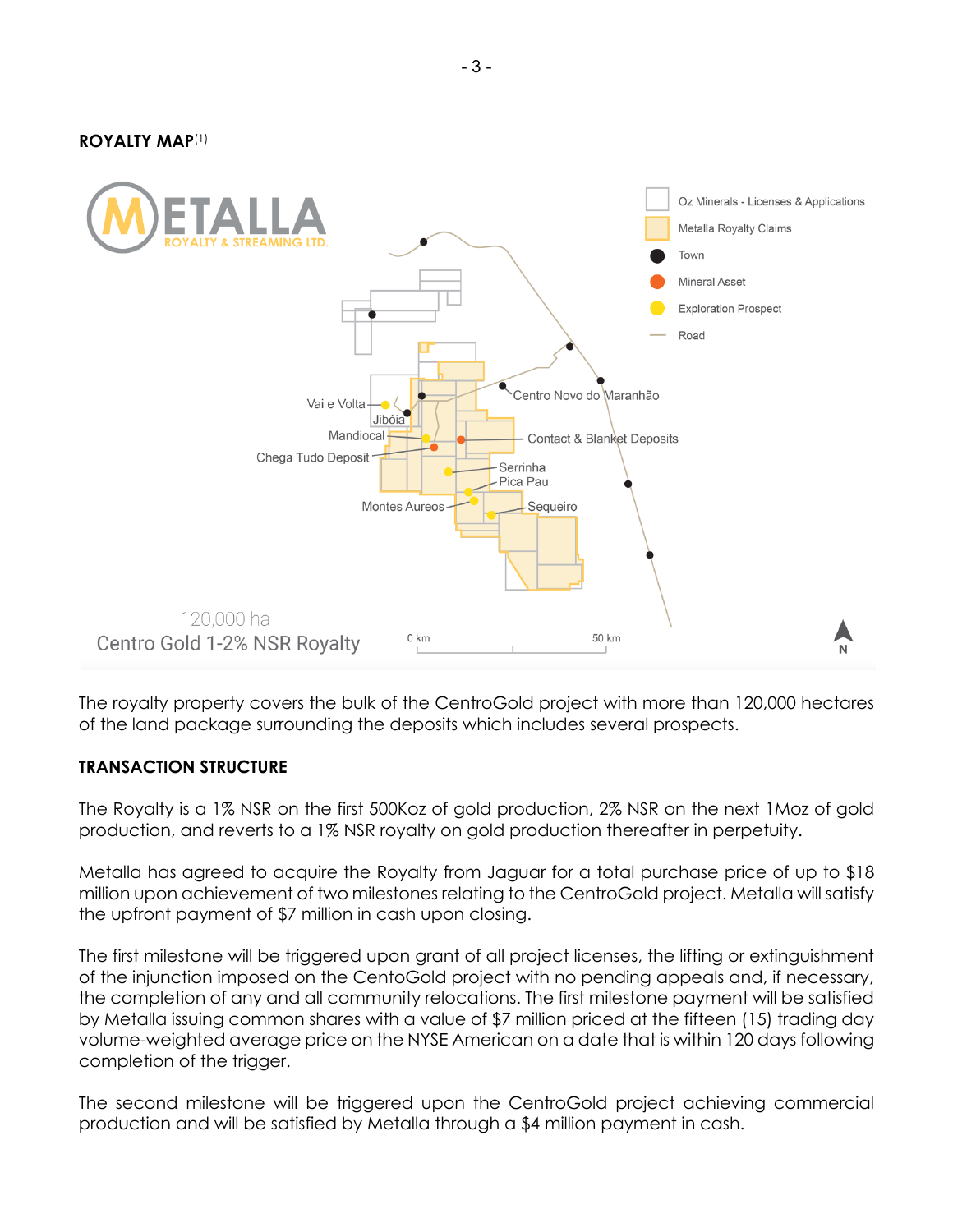The transaction is subject to other customary closing conditions, including confirmatory due diligence. The transaction is expected to close in the first quarter of 2021.

# **QUALIFIED PERSON**

The technical information contained in this news release has been reviewed and approved by Charles Beaudry, geologist M.Sc., member of the Association of Professional Geoscientists of Ontario and the Ordre des Géologues du Québec and a consultant to Metalla. Mr. Beaudry is a Qualified Person as defined in National Instrument 43-101, *Standards of Disclosure for Mineral Projects*.

### **ABOUT METALLA**

Metalla was created for the purpose of providing shareholders with leveraged precious metal exposure by acquiring royalties and streams. Our goal is to increase share value by accumulating a diversified portfolio of royalties and streams with attractive returns. Our strong foundation of current and future cash-generating asset base, combined with an experienced team, gives Metalla a path to become one of the leading gold and silver companies for the next commodities cycle.

For further information, please visit our website at www.metallaroyalty.com.

### **ON BEHALF OF METALLA ROYALTY & STREAMING LTD.**

signed "Brett Heath"

#### **CONTACT INFORMATION**

#### **Metalla Royalty & Streaming Ltd.**

Brett Heath, President & CEO Phone: 604-696-0741 Email: info@metallaroyalty.com

Kristina Pillon, Investor Relations Phone: 604-908-1695 Email: kristina@metallaroyalty.com

Website: www.metallaroyalty.com

*Neither the TSXV nor it's Regulation Services Provider (as that term is defined in the policies of the Exchange) accept responsibility for the adequacy or accuracy of this release.* 

Notes:

(1) For details on the estimation of mineral resources and reserves, including the key assumptions, parameters and methods used to estimate the Mineral Resources and Mineral Reserves, Canadian investors should refer to the ASX JORC Code Technical Reports for CentroGold and on file at www.asx.com.au and the **Oz Minerals 2020 Annual Report.**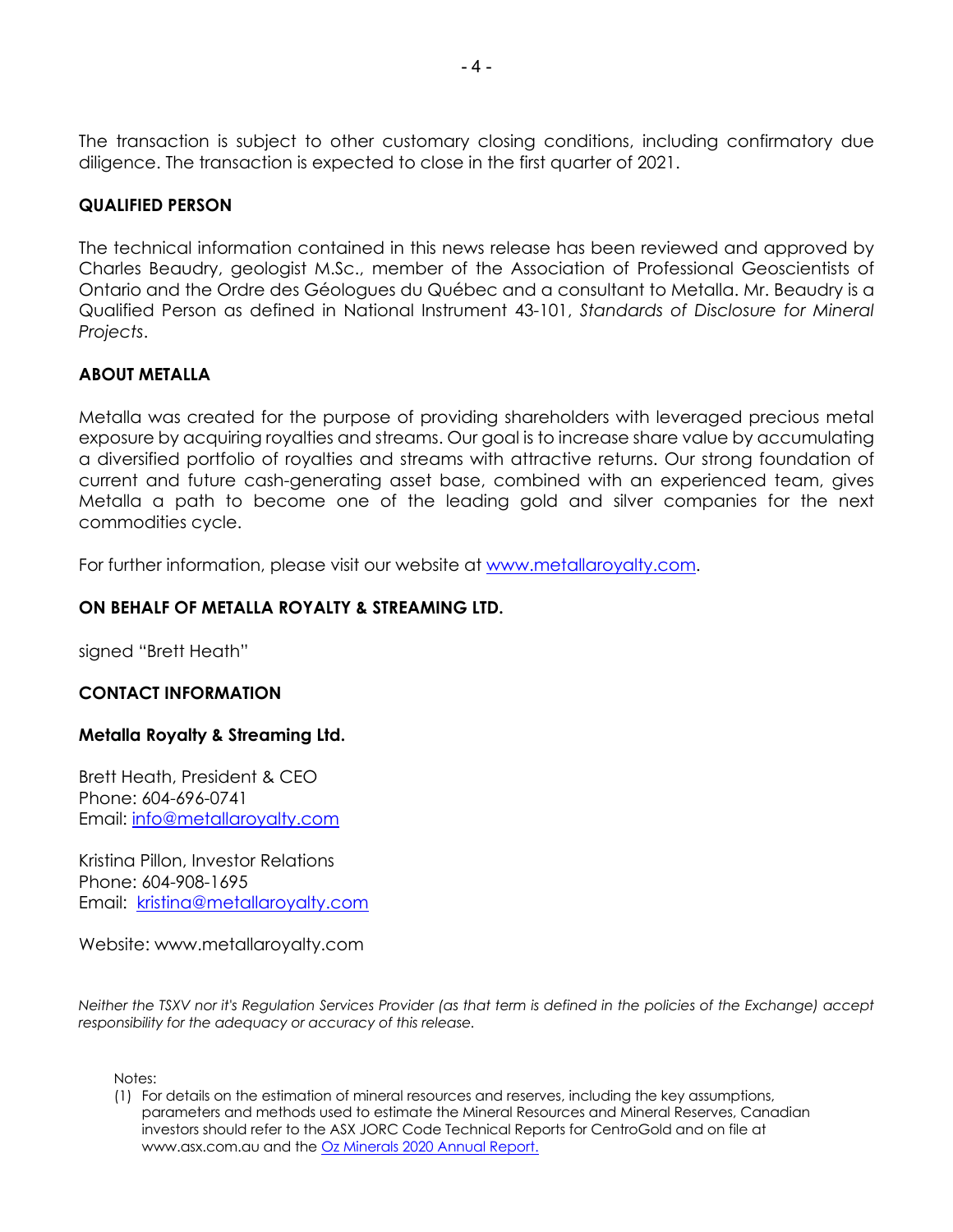- (2) See Oz Minerals December 2020 Quarterly Report Presentation.
- (3) See technical report titled "Gurupi province potential strengthened on CentroGold Pre-Feasibility Study" dated July 11, 2019 and report titled "CentroGold Project Combined 'Blanket' and 'Contact' Mineral Resource as at 06 May 2019 and Ore Reserve as at 24 June 2019 Statement".
- (4) See Avanco Copper Chega Tudo ASX technical report titled "CentroGold Resources Increase 45% and Exceeds 1.8 Million Ounces" dated November 13 2017.
- (5) Numbers may not add due to rounding.
- (6) Mineral resources which are not mineral reserves do not have demonstrated economic viability.
- (7) Mineral resources are inclusive of mineral reserves.

#### *TECHNICAL AND THIRD-PARTY INFORMATION*

*Except where otherwise stated, the disclosure in this press release relating to CentroGold is based on information publicly disclosed*  by the owners or operators of this property and information/data available in the public domain as at the date hereof and none of *this information has been independently verified by Metalla. Specifically, as a royalty holder, Metalla has limited, if any, access to the property subject to the Royalty. Although Metalla does not have any knowledge that such information may not be accurate, there can be no assurance that such third-party information is complete or accurate. Some information publicly reported by the operator may relate to a larger property than the area covered by Metalla's Royalty interest. Metalla's royalty interests often cover less than 100% and sometimes only a portion of the publicly reported mineral reserves, mineral resources and production of a property.*

*Unless otherwise indicated, the technical and scientific disclosure contained or referenced in this press release, including any references to mineral resources or mineral reserves, was prepared in accordance with Canadian National Instrument 43-101 ("NI 43- 101"), which differs significantly from the requirements of the U.S. Securities and Exchange Commission (the "SEC") applicable to U.S. domestic issuers. Accordingly, the scientific and technical information contained or referenced in this press release may not be comparable to similar information made public by U.S. companies subject to the reporting and disclosure requirements of the SEC.*

*"Inferred mineral resources" have a great amount of uncertainty as to their existence and great uncertainty as to their economic and*  legal feasibility. It cannot be assumed that all or any part of an inferred mineral resource will ever be upgraded to a higher category.

#### *CAUTIONARY NOTE REGARDING FORWARD-LOOKING STATEMENTS*

*Often, but not always, forward-looking statements can be identified by the use of words such as "plans", "expects", "is expected", "budgets", "scheduled", "estimates", "forecasts", "predicts", "projects", "intends", "targets", "aims", "anticipates" or "believes" or variations (including negative variations) of such words and phrases or may be identified by statements to the effect that certain actions "may", "could", "should", "would", "might" or "will" be taken, occur or be achieved. Forward-looking statements and information include, but are not limited to, statements with respect to future exploration, development, production, recoveries, cash flow and costs at CentroGold; the completion of the updated Feasibility Study at CentroGold; the completion of permitting and* environmental licensing efforts at CentroGold; the commencement of an expanded drilling program at CentroGold; the potential *extension of the mine plan or expansion of the production profile at CentroGold; the future update to the Mineral Resources and Ore Reserve estimate at CentroGold; the future achievement of the two milestones relating to CentroGold including the future resolution of the litigation relating to CentroGold, all applicable project licenses for CentroGold being issued and/or reinstated, and commercial production at CentroGold; the future closing of the transaction and completion of the customary closing conditions, including confirmatory due diligence; the profitability margins achieved at CentroGold, other anticipated or possible future developments at CentroGold and the properties on which the Company currently holds royalty and stream interests or relating to the companies owning or operating such properties; that the acquisition will be accretive; current and potential future estimates of mineral reserves and resources, the future value of the Company's stock on the stock exchanges, future cash generation and the Company's potential to become a leading gold and silver company. Forward-looking statements and information are based on forecasts of future results, estimates of amounts not yet determinable and assumptions that, while believed by management to be reasonable, are inherently subject to significant business, economic and competitive uncertainties, and contingencies. Forward-looking statements and information are subject to various known and unknown risks and uncertainties, many of which are beyond the ability of Metalla to control or predict, that may cause Metalla's actual results, performance or achievements to be materially different from those expressed or implied thereby, and are developed based on assumptions about such risks, uncertainties and other factors set out herein, including but not limited to: the risk that the parties may be unable to satisfy the closing conditions for the contemplated transactions or that the transactions may not be completed; risks associated with the impact of general business and economic conditions; the absence of control over mining operations from which Metalla will purchase precious metals or from which it will* receive stream or royalty payments and risks related to those mining operations, including risks related to international operations, *government and environmental regulation, delays in mine construction and operations, actual results of mining and current exploration activities, conclusions of economic evaluations and changes in project parameters as plans are refined; problems related to the ability to market precious metals or other metals; industry conditions, including commodity price fluctuations, interest and exchange rate fluctuations; interpretation by government entities of tax laws or the implementation of new tax laws; regulatory,*